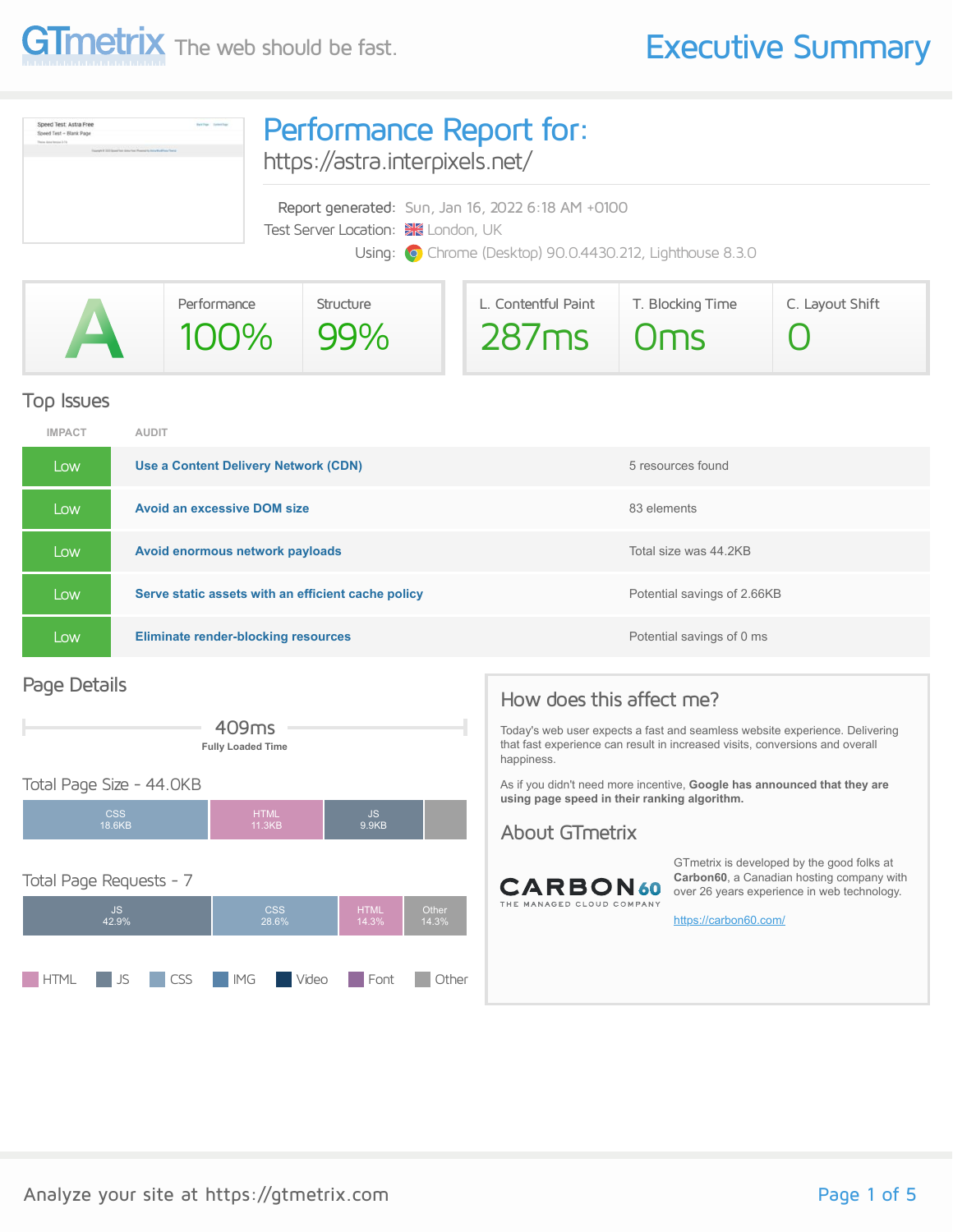

#### Page scores



#### Page metrics



#### Page sizes and request counts

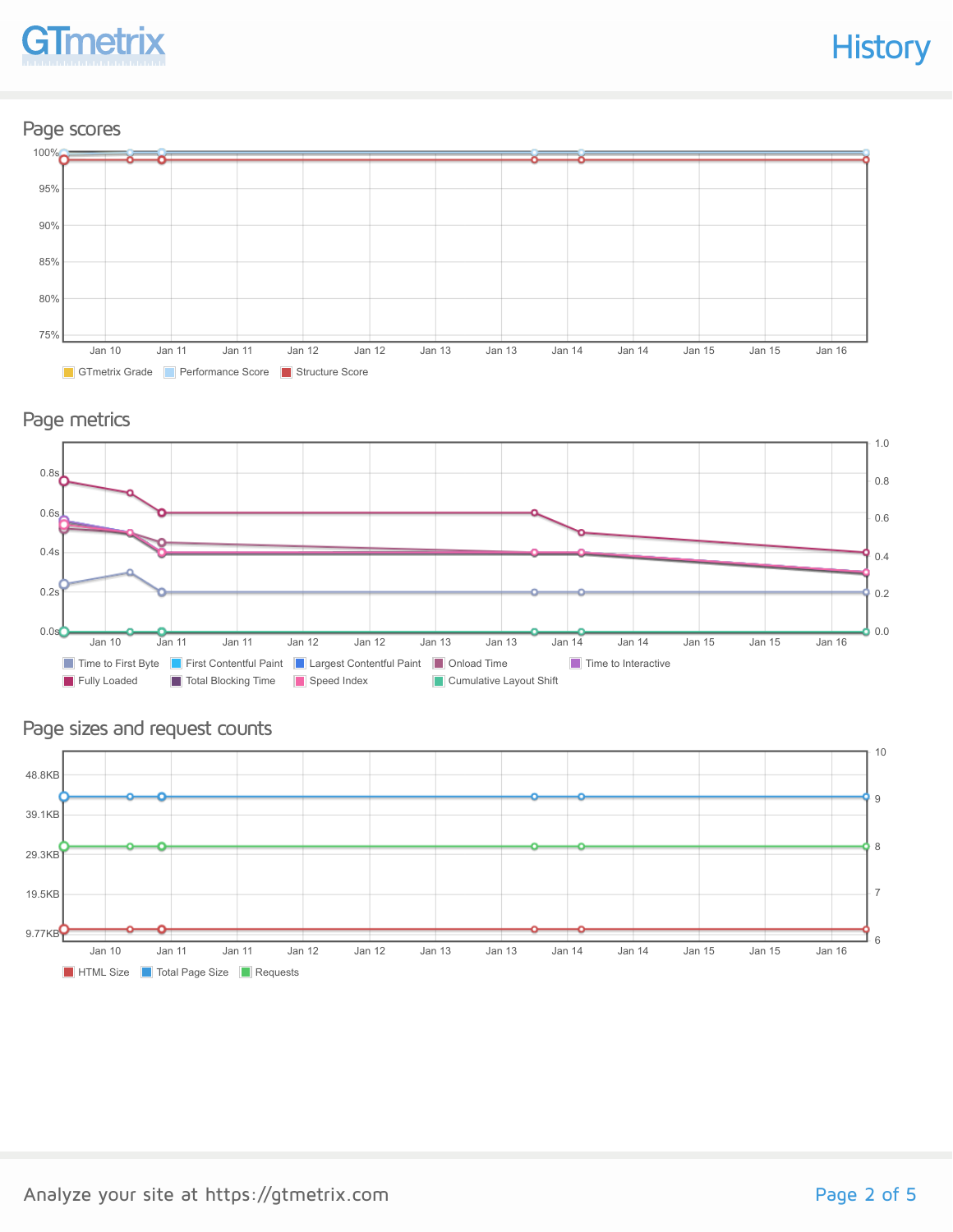# GTmetrix

The waterfall chart displays the loading behaviour of your site in your selected browser. It can be used to discover simple issues such as 404's or more complex issues such as external resources blocking page rendering.

#### **Speed Test: Astra Free – Just another WordPress site**

|                                           | 200 | astra.interpixels.net | 11.0KB               | 163ms            |       |
|-------------------------------------------|-----|-----------------------|----------------------|------------------|-------|
| main.min.css?ver=3.7.6                    | 200 | astra.interpixels.net | 8.17KB               | 17 <sub>ms</sub> |       |
| style.min.css?ver=5.8.3                   | 200 | astra.interpixels.net | 10.4KB               | 21ms             |       |
| frontend.min.js?ver=3.7.6                 | 200 | astra.interpixels.net | 3.97KB               | 20 <sub>ms</sub> |       |
| wp-embed.min.js?ver=5.8.3                 | 200 | astra.interpixels.net | 934B                 | 20 <sub>ms</sub> |       |
| wp-emoji-release.min.js?ver=5.8.3         | 200 | astra.interpixels.net | 4.98KB               | 17 <sub>ms</sub> |       |
| favicon.ico                               | 302 | astra.interpixels.net |                      |                  | 105ms |
| w-logo-blue-white-bg.png                  | 200 | astra.interpixels.net | 4.02KB               |                  | 12ms  |
| 8 Requests<br>43.5KB (218KB Uncompressed) |     |                       | 409ms (Onload 288ms) |                  |       |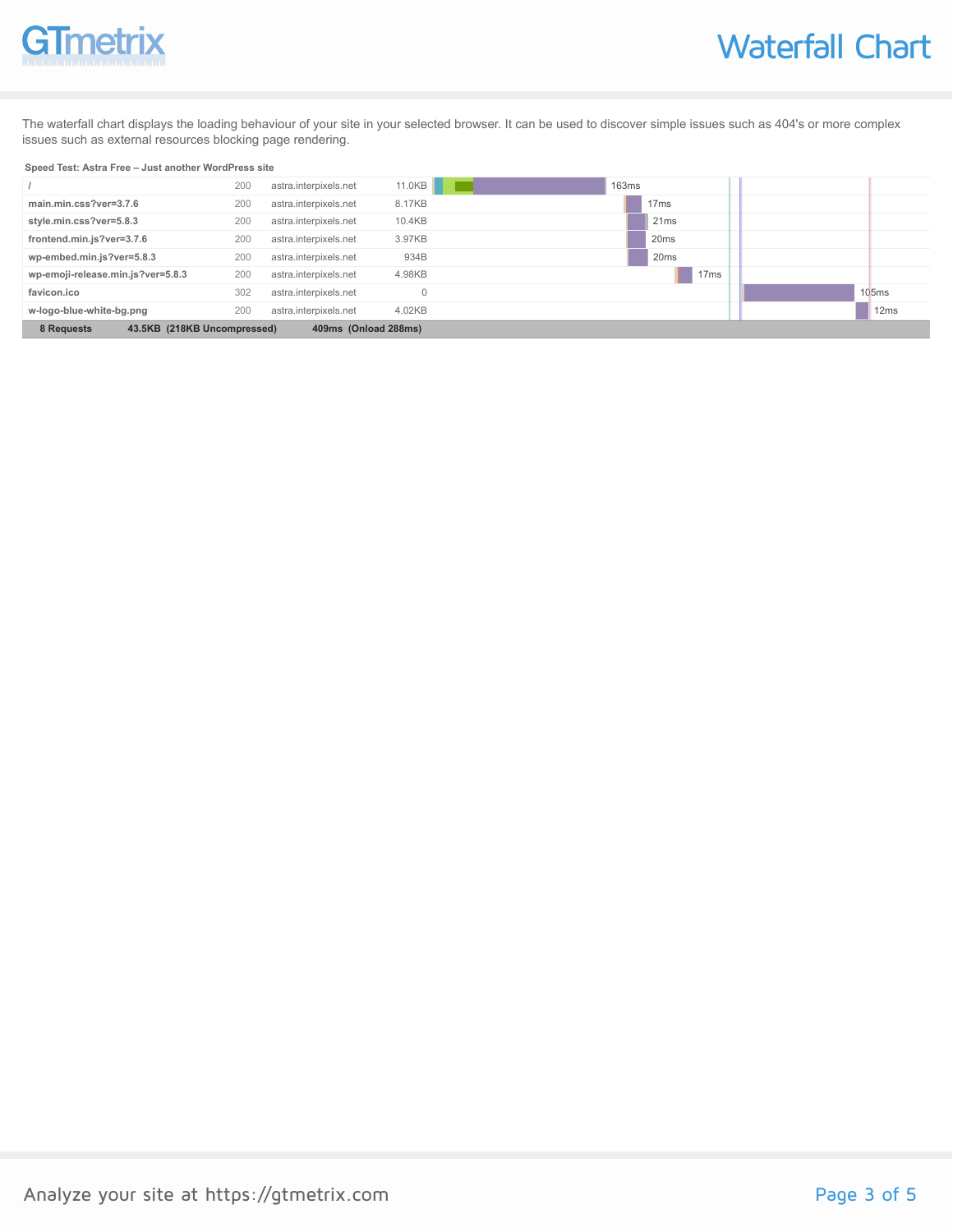

## **Performance**

| Os                          | 0.1s                                              | 0.1s                                                                                                                | 0.2s                                                                   | 0.2s                                  | 0.2s  | 0.3s                                                                  | 0.3s                                                                                                                 | 0.4s                            | 0.4s                                  |
|-----------------------------|---------------------------------------------------|---------------------------------------------------------------------------------------------------------------------|------------------------------------------------------------------------|---------------------------------------|-------|-----------------------------------------------------------------------|----------------------------------------------------------------------------------------------------------------------|---------------------------------|---------------------------------------|
|                             |                                                   |                                                                                                                     |                                                                        |                                       |       | <b>Le Tech</b>                                                        | Los Configurados<br>Apollo de Calvillo                                                                               | Los Confusions<br>Ann an Confus |                                       |
| <b>Performance Metrics</b>  |                                                   |                                                                                                                     | <b>TTFB: 162ms</b><br>Redirect: 0ms<br>Connect: 39ms<br>Backend: 123ms |                                       |       |                                                                       | First Contentful Paint: 287ms<br>Largest Contentful Paint: 287ms<br>Time to Interactive: 287ms<br>Onload Time: 288ms | Fully Loaded Time: 409ms        |                                       |
|                             | <b>First Contentful Paint</b>                     | How quickly content like text or images are painted onto<br>your page. A good user experience is 0.9s or less.      |                                                                        | Good - Nothing to<br>do here<br>287ms |       | Time to Interactive                                                   | How long it takes for your page to become fully<br>interactive. A good user experience is 2.5s or less.              |                                 | Good - Nothing to<br>do here<br>287ms |
| Speed Index                 | How quickly the contents of your page are visibly | populated. A good user experience is 1.3s or less.                                                                  |                                                                        | Good - Nothing to<br>do here<br>281ms | less. | <b>Total Blocking Time</b>                                            | How much time is blocked by scripts during your page<br>loading process. A good user experience is 150ms or          |                                 | Good - Nothing to<br>do here<br>Oms   |
| experience is 1.2s or less. | Largest Contentful Paint                          | How long it takes for the largest element of content (e.g.<br>a hero image) to be painted on your page. A good user |                                                                        | Good - Nothing to<br>do here<br>287ms |       | Cumulative Layout Shift<br>user experience is a score of 0.1 or less. | How much your page's layout shifts as it loads. A good                                                               |                                 | Good - Nothing to<br>do here          |

### Browser Timings

| Redirect    | Oms   | Connect  | 39 <sub>ms</sub> | Backend          | 123ms |
|-------------|-------|----------|------------------|------------------|-------|
| LTFB.       | 162ms | DOM Int. |                  | 276ms DOM Loaded | 277ms |
| First Paint | 287ms | Onload   | 288ms            | Fully Loaded     | 409ms |